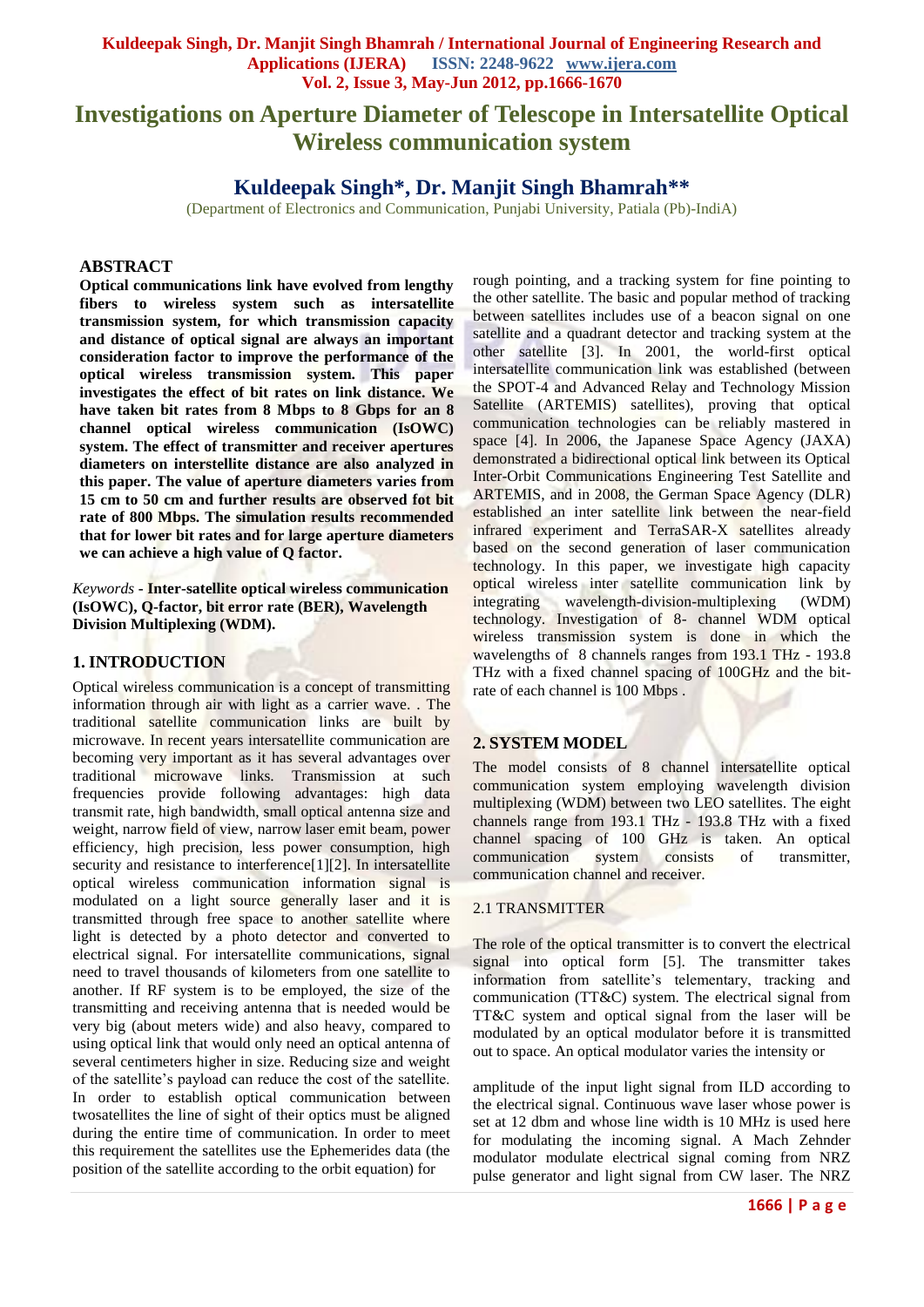pulse generator a non return to zero coded signals. The rise and fall time of NRZ pulse generator is 0.05 bit. The Mach Zehnder modulator has an extinction ratio of 30 db. Here 8 such transmitter blocks are used, and  $8\times1$ MUX is used to send the light signal through wireless channel. Optical antennae or optical lenses can be used at the transmitter and the receiver.



**Fig.1. IsOWC simplex design model**

#### 2.2 OPTICAL WIRELESS CHANNEL.

The optical wireless channel can also be modeled by mathematical equation. The optical power  $P_R$  received by the receiver satellite is [3]:

$$
P_R = P_T \eta_T \eta_R \left(\frac{\lambda}{4\pi \cdot Z}\right) G_T G_R L_T L_R
$$

Where  $P_R$  is transmitter optical power;  $\eta_R$  is the optics efficiency of the receiver;  $\eta_{\text{t}}$  is the optical efficiency of the transmitter;  $\lambda$  is the wavelength; Z is the distance between the transmitter and the receiver;  $G_T$  is the transmitter telescope gain;  $G_R$  is the receiver telescope gain; and  $L_T$ ,  $L_R$ are the transmitter and the receiver pointing loss factor, respectively where the pointing loss factor L is gain by:

$$
L = \exp(-G_T, \theta^2)
$$

where  $\theta$  is the radial pointing error angle. This factor defines the attenuation of the received signal due to inaccurate pointing. The free space between two connecting satellites is considered as OWC channel which is the propagating medium for the transmitted light. In the OptiSystem software, the OWC channel is between an optical transmitter and optical receiver with 15 cm optical antenna at each end. Additional losses from scintillation and mispointing are assumed to be zero. The transmitter and receiver optics efficiency is taken as 1. Due to the altitude of the satellites that is above the Earth's atmospheric layers, there is no attenuation due to atmospheric effects.

#### 2.3 RECIEVER

The receiving end of the inter satellite optical wireless communication link signal consists of a photodiode, a low pass filter, regenerator and a visualizer. A photodiode detects the received light signal and converts it into electrical signal. Photo detector used here have a gain of 3,responsivity of 1 A/W and dark current of 10 nA. Avalanche photodiode (APD) is used in long distance free space optical data transmission due to its characteristics of producing high amplification for low or weak light signals. Then signal is passed through low pass Bessel filter whose cutoff frequency of 0.75\*bit rate. Filter is used to to remove all the unwanted frequencies. The 3R regenerator is the subsystem use to regenerate electrical signal of the original bit sequence, and the modulated electrical signal as in the transmitter to be used for BER analysis. The output of the 3R regenerator is connected to the Visualize (eye diagram analyzer) and to satellite's  $TT&C$  system for further signal processing. The eye diagram analyzer gives the value of maximum Q factor, minimum BER, eye height and threshold.

#### 2.4 SIMULATION OF 8 CHANNEL ISOWC MODEL

System model for 8 channels are shown below in fig.3 at each sub systems consist of a transmitter block which consists of a CW laser, a pseudo random sequence generator, a NRZ pulse generator, a Mach-Zehnder modulator at transmitter side as shown in fig.3. The 8 sub systems at transmitter side consist of components as shown in fig.3. On the other hand 8 such sub systems are shown at receiver side. Each subsystem consist of a photo detector, a low pass Bessel filter, a regenerator and a visualizer (eye diagram analyzer). The purpose of creating subsystems is only for clarity.



**Fig.2. Simulation Model of 8-Channel WDM System for intersatellite optical link.**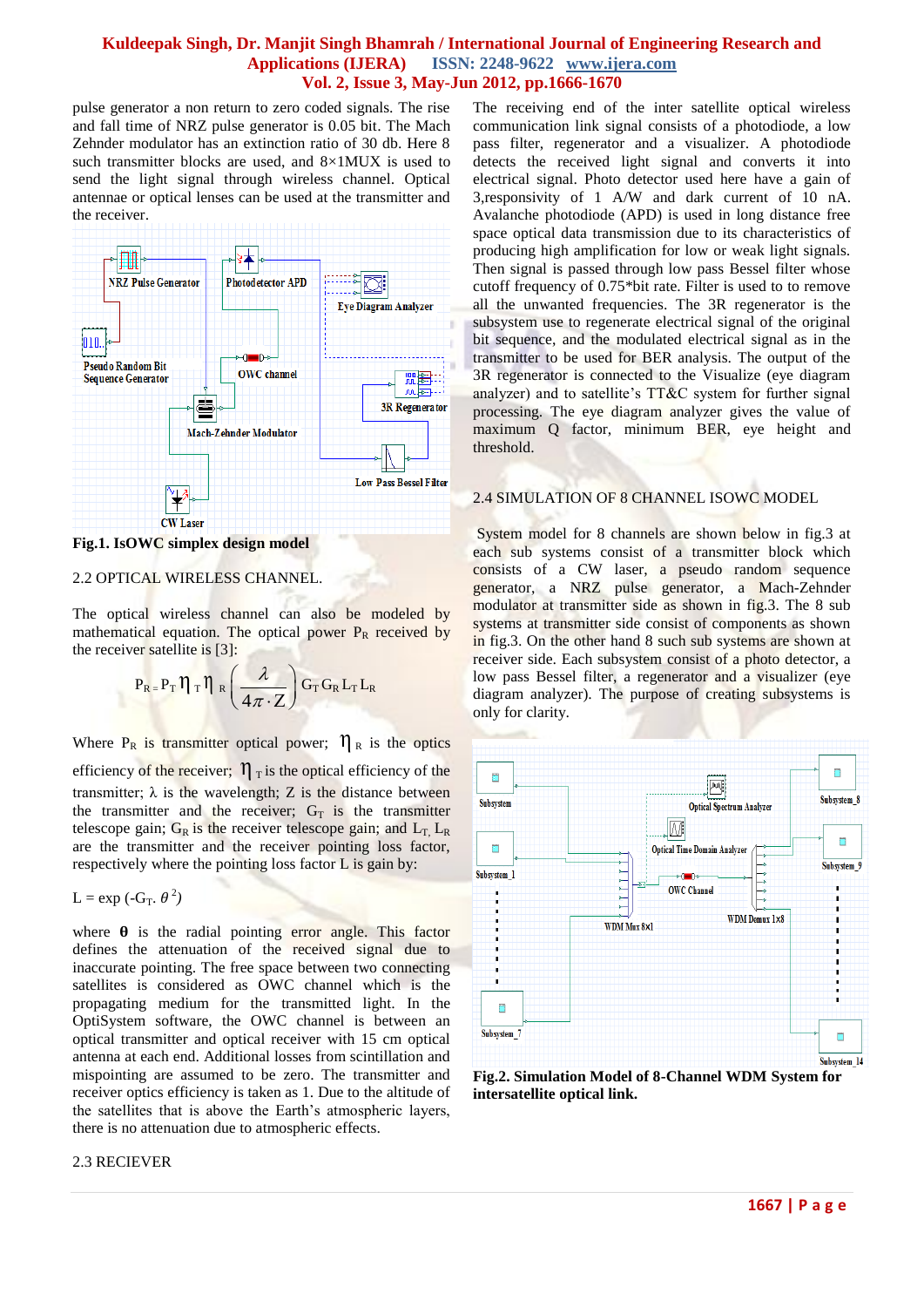

**Fig.3. The structure of sub system at transmitter side.**



**Fig.4. The structure of a subsystem at receiver side**.

#### **3. RESULTS AND DISCUSSION**

#### 3.1. RELATIONSHIP BETWEEN Q FACTOR AND BIT RATE WITH DISTANCE OF INTERSATELLITE COMMUNICATION.

By varying distance between intersatellite communication network for different bit rates, the value of Q factor is obtained and a graph is plotted the link distance varies from 1000 km to 5000 km as shown in fig.5. The input power is maintained at 12 dbm. In this model 8 channels are taken with inter channel spacing of 100 GHz and bandwidth of 800 GHz. With references to previous research [6], capacity of the inter satellite model and bit rates are increased in this model their effect on link distance is investigated. As we increase the distance between satellites, the value of Q factor is decreased at fixed bit rate. Graph is plotted for different bit rates between q factor and link distance. To achieve error-free communication (BER  $\langle 10^{-9} \rangle$  in our system, we also investigated the maximum possible link distance between two satellites. For bit rate of 8 Mbps maximum communication distance is 11,500 km. When we increase the distance beyond this value our BER also

increases. It is further investigated that for bit rate of 80 Mbps the distance comes out to be 6500 km and for 800 Mbps bit rate distance comes out to be 3550 km. For very high data rate such as for bit rate 8 Gps the link distance becomes only 2100 km. It was analyzed that as we increase the bit rates the link distance decreases. The bit rate is inversely proportional to link distance. From the simulations it is investigated that for link distance of 11,500 km, IsOWC can only be received at bit rate of 8 Mbps only and for higher bit rate of 8 Gbps link distance reduces to 2100 km [6]. Therefore, in order to send signals at higher data rate over a longer distance, higher input power is needed or amplification can be done either at the transmitter or at the receiver.

Table1. Technical data of maximum distance achievable for difference bit rates.

| <b>Bit rates</b><br>(Mbps) | Max.Distance<br>(km) | Q factor | Min. BER            |
|----------------------------|----------------------|----------|---------------------|
| 8 Mbps                     | 11,500 km            | 5.69907  | $5.99\times10^{-9}$ |
| 80 Mbps                    | 6500 km              | 5.63288  | $8.82\times10^{-9}$ |
| 800 Mbps                   | 3550 km              | 5.93674  | $1.44\times10^{-9}$ |
| 8 Gbps                     | $2100 \mathrm{km}$   | 5.67415  | $6.94\times10^{3}$  |



**Fig.5. Relationship between Q factor and link distance for different bit rate.**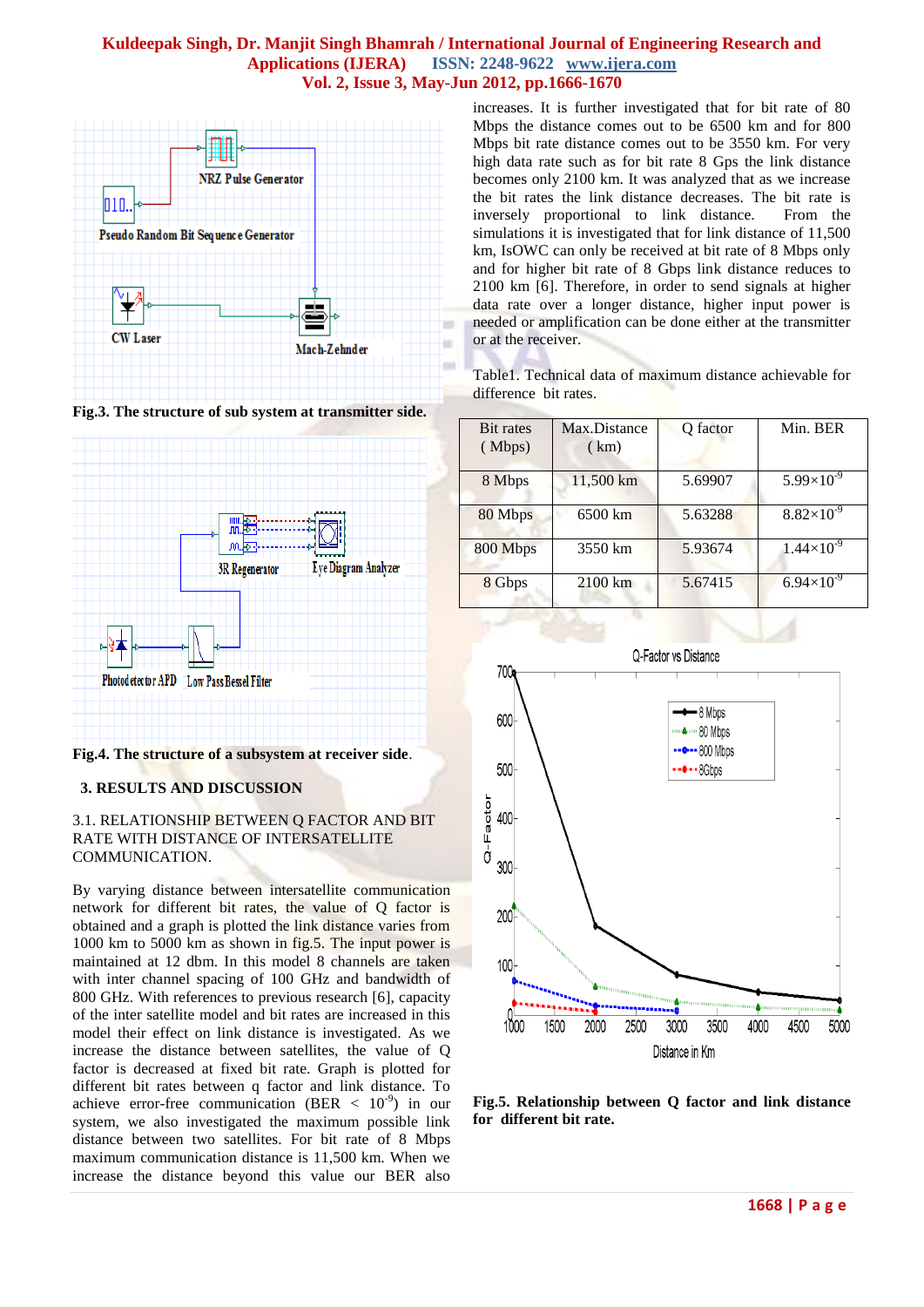3.2 RELATIONSHIP BETWEEN Q FACTOR AND APERTURE DIAMETERS OF TELESCOPE WITH DISTANCE OF INTERSATELLITE.

Here we have taken transmitter and receiver aperture diameters of same values. The effect of both is studied by plotting two graphs, one for transmitter aperture and second for receiver's aperture. Fig.6. graph is plotted between Q factor and intersatellite distance with transmitter aperture diameter as a variable. Transmitter aperture diameters were set at four values which are 15 cm, 26 cm, 38 cm, 50 cm and the link distance was set from 1000 km to 5000 km. We analyzed from graph that as we increase the aperture diameter, Q factor also increases for a fixed value of distance. But when we increase the distance our Q factor starts decreasing. Graph below shows the relationship between Q factor and link distance for multiple aperture diameters. It can be observed that aperture diameters are directly proportional to Q factor. Further investigation reports that for a fixed date rate and input power of 12 dbm, when we adjust our transmitter and receiver aperture diameters at 15 cm value for data rate of 800 Mbps we can obtain error free communication (BER  $< 10^{-9}$ ) up to a distance of 2000 km only. Then we set the value of aperture diameters at 26 cm [6] and now distance comes out to be 6000 km, for 38 cm it comes 13000 km and for 50 cm the distance becomes 22,500 km. It is observed that as we increase the aperture diameters, Q factor increases and so our link distance. It is further investigated that for a fixed data rate, if we want to increase link distance we have to either increase the aperture diameters or transmitted power [6]. For LEO to LEO intersatellite links we can achieve successful communication for aperture diameters having value of 26 cm for bit rate of 800 Mbps. For higher data rates we have to either increase aperture diameters or transmitted power.

Table2.Technical data of maximum achievable distance for different transmitter and receiver aperture diameters.

| Aperture diameters (cm) | Maximum distance (km) |  |
|-------------------------|-----------------------|--|
| 15                      | 2000                  |  |
| 26                      | 6000                  |  |
| 38                      | 13,000                |  |
| 50                      | 22,500                |  |



**Fig.6. Q factor plots for four transmitter aperture diameters with variable link distance**.

Second graph is plotted for receiver's aperture. In same way we set receiver aperture diameters at same four values which are 15 cm, 26 cm, 38 cm, 50 cm and link distance was set from 1000 km to 5000 km. We get the graph as shown below.



**Fig.6. Q factor plots for four receiver aperture diameters with variable link distance.**